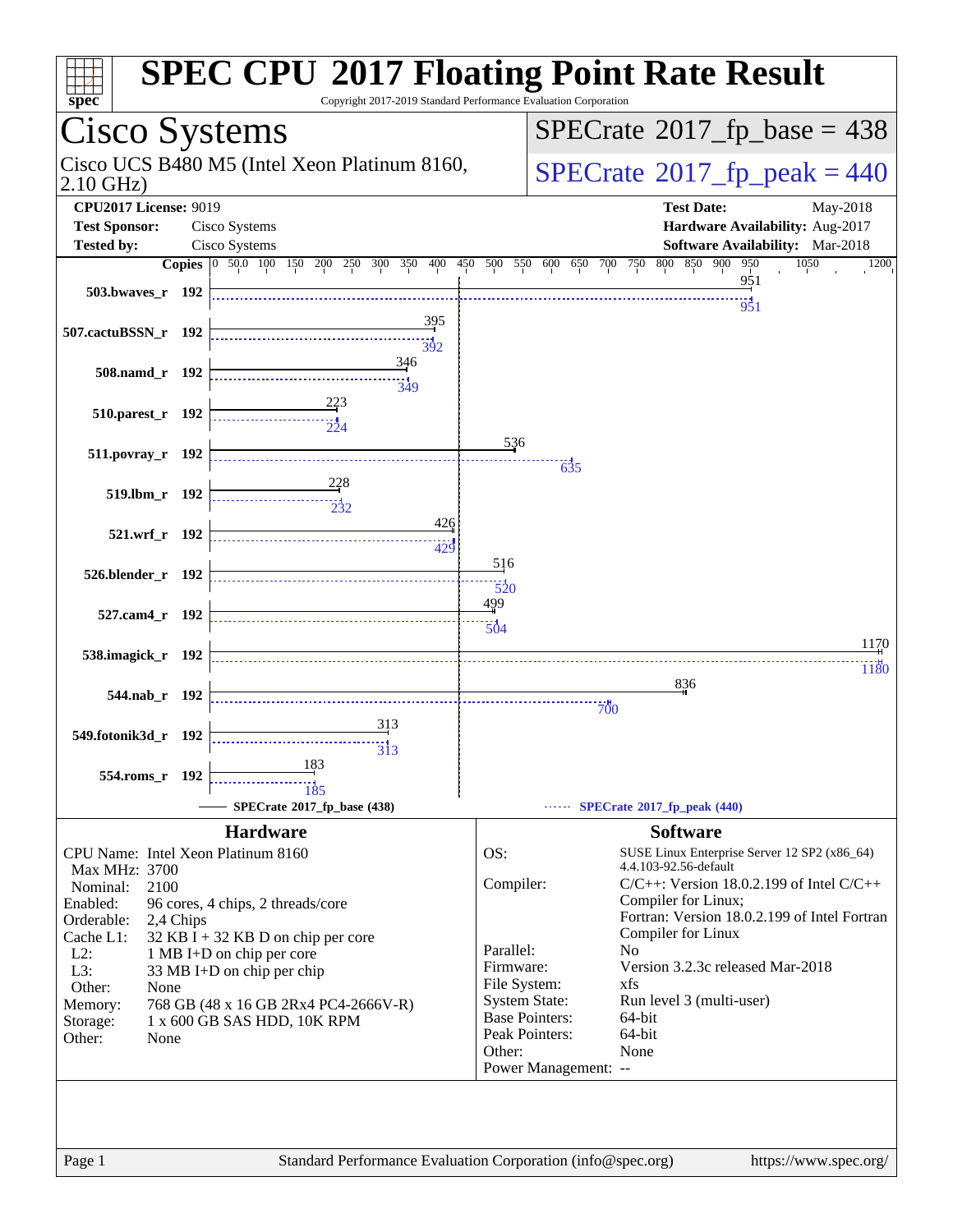

Copyright 2017-2019 Standard Performance Evaluation Corporation

## Cisco Systems

2.10 GHz) Cisco UCS B480 M5 (Intel Xeon Platinum 8160,  $\vert$  [SPECrate](http://www.spec.org/auto/cpu2017/Docs/result-fields.html#SPECrate2017fppeak)®[2017\\_fp\\_peak = 4](http://www.spec.org/auto/cpu2017/Docs/result-fields.html#SPECrate2017fppeak)40

 $SPECTate$ <sup>®</sup>[2017\\_fp\\_base =](http://www.spec.org/auto/cpu2017/Docs/result-fields.html#SPECrate2017fpbase) 438

**[CPU2017 License:](http://www.spec.org/auto/cpu2017/Docs/result-fields.html#CPU2017License)** 9019 **[Test Date:](http://www.spec.org/auto/cpu2017/Docs/result-fields.html#TestDate)** May-2018 **[Test Sponsor:](http://www.spec.org/auto/cpu2017/Docs/result-fields.html#TestSponsor)** Cisco Systems **[Hardware Availability:](http://www.spec.org/auto/cpu2017/Docs/result-fields.html#HardwareAvailability)** Aug-2017 **[Tested by:](http://www.spec.org/auto/cpu2017/Docs/result-fields.html#Testedby)** Cisco Systems **[Software Availability:](http://www.spec.org/auto/cpu2017/Docs/result-fields.html#SoftwareAvailability)** Mar-2018

### **[Results Table](http://www.spec.org/auto/cpu2017/Docs/result-fields.html#ResultsTable)**

|                                           | <b>Base</b>   |                |       |                |       |                | <b>Peak</b> |               |                |              |                |              |                |              |
|-------------------------------------------|---------------|----------------|-------|----------------|-------|----------------|-------------|---------------|----------------|--------------|----------------|--------------|----------------|--------------|
| <b>Benchmark</b>                          | <b>Copies</b> | <b>Seconds</b> | Ratio | <b>Seconds</b> | Ratio | <b>Seconds</b> | Ratio       | <b>Copies</b> | <b>Seconds</b> | <b>Ratio</b> | <b>Seconds</b> | <b>Ratio</b> | <b>Seconds</b> | <b>Ratio</b> |
| 503.bwaves_r                              | 192           | 2025           | 951   | 2023           | 952   | 2025           | 951         | 192           | 2025           | 951          | 2025           | 951          | 2023           | 952          |
| 507.cactuBSSN r                           | 192           | 617            | 394   | 614            | 396   | 615            | 395         | 192           | 619            | 393          | 622            | 391          | 620            | 392          |
| $508$ .namd $r$                           | 192           | 529            | 345   | 527            | 346   | 526            | 347         | 192           | 521            | 350          | 523            | 349          | 523            | 348          |
| 510.parest_r                              | 192           | 2253           | 223   | 2256           | 223   | 2250           | 223         | 192           | 2237           | 225          | 2246           | 224          | 2256           | 223          |
| 511.povray_r                              | 192           | 839            | 535   | 837            | 536   | 836            | 536         | 192           | 705            | 636          | 706            | 635          | 706            | 635          |
| 519.1bm r                                 | 192           | 889            | 228   | 890            | 227   | 889            | 228         | 192           | 874            | 232          | 874            | 232          | 874            | 232          |
| $521$ .wrf r                              | 192           | 1005           | 428   | 1009           | 426   | 1009           | 426         | 192           | 1002           | 429          | 1000           | 430          | 1007           | 427          |
| 526.blender r                             | 192           | 566            | 516   | 567            | 516   | 566            | 517         | 192           | 563            | 520          | 563            | 519          | 562            | 520          |
| $527.cam4_r$                              | 192           | 671            | 501   | 675            | 497   | 673            | 499         | 192           | 667            | 504          | 665            | 505          | 667            | 503          |
| 538.imagick_r                             | 192           | 406            | 1170  | 406            | 1170  | 404            | 1180        | 192           | 407            | 1170         | 405            | 1180         | 406            | 1180         |
| $544$ .nab r                              | 192           | 386            | 837   | 388            | 832   | 387            | 836         | 192           | 459            | 704          | 462            | 700          | 463            | 698          |
| 549.fotonik3d r                           | 192           | 2386           | 314   | 2389           | 313   | 2392           | 313         | 192           | 2396           | 312          | 2387           | 313          | 2390           | 313          |
| $554$ .roms $r$                           | 192           | 1664           | 183   | 1668           | 183   | 1659           | 184         | 192           | 1647           | 185          | 1656           | 184          | 1645           | 185          |
| $SPECrate^{\otimes}2017$ fp base =<br>438 |               |                |       |                |       |                |             |               |                |              |                |              |                |              |

**[SPECrate](http://www.spec.org/auto/cpu2017/Docs/result-fields.html#SPECrate2017fppeak)[2017\\_fp\\_peak =](http://www.spec.org/auto/cpu2017/Docs/result-fields.html#SPECrate2017fppeak) 440**

Results appear in the [order in which they were run](http://www.spec.org/auto/cpu2017/Docs/result-fields.html#RunOrder). Bold underlined text [indicates a median measurement](http://www.spec.org/auto/cpu2017/Docs/result-fields.html#Median).

### **[Submit Notes](http://www.spec.org/auto/cpu2017/Docs/result-fields.html#SubmitNotes)**

 The taskset mechanism was used to bind copies to processors. The config file option 'submit' was used to generate taskset commands to bind each copy to a specific processor. For details, please see the config file.

### **[Operating System Notes](http://www.spec.org/auto/cpu2017/Docs/result-fields.html#OperatingSystemNotes)**

Stack size set to unlimited using "ulimit -s unlimited"

### **[General Notes](http://www.spec.org/auto/cpu2017/Docs/result-fields.html#GeneralNotes)**

Environment variables set by runcpu before the start of the run: LD\_LIBRARY\_PATH = "/home/cpu2017/lib/ia32:/home/cpu2017/lib/intel64:/home/cpu2017/je5.0.1-32:/home/cpu2017/je5.0.1-64"

 Binaries compiled on a system with 1x Intel Core i7-4790 CPU + 32GB RAM memory using Redhat Enterprise Linux 7.4 Transparent Huge Pages enabled by default Prior to runcpu invocation Filesystem page cache synced and cleared with: sync; echo 3> /proc/sys/vm/drop\_caches Yes: The test sponsor attests, as of date of publication, that CVE-2017-5754 (Meltdown) is mitigated in the system as tested and documented. Yes: The test sponsor attests, as of date of publication, that CVE-2017-5753 (Spectre variant 1) is mitigated in the system as tested and documented.

**(Continued on next page)**

| Page 2<br>Standard Performance Evaluation Corporation (info@spec.org)<br>https://www.spec.org/ |
|------------------------------------------------------------------------------------------------|
|------------------------------------------------------------------------------------------------|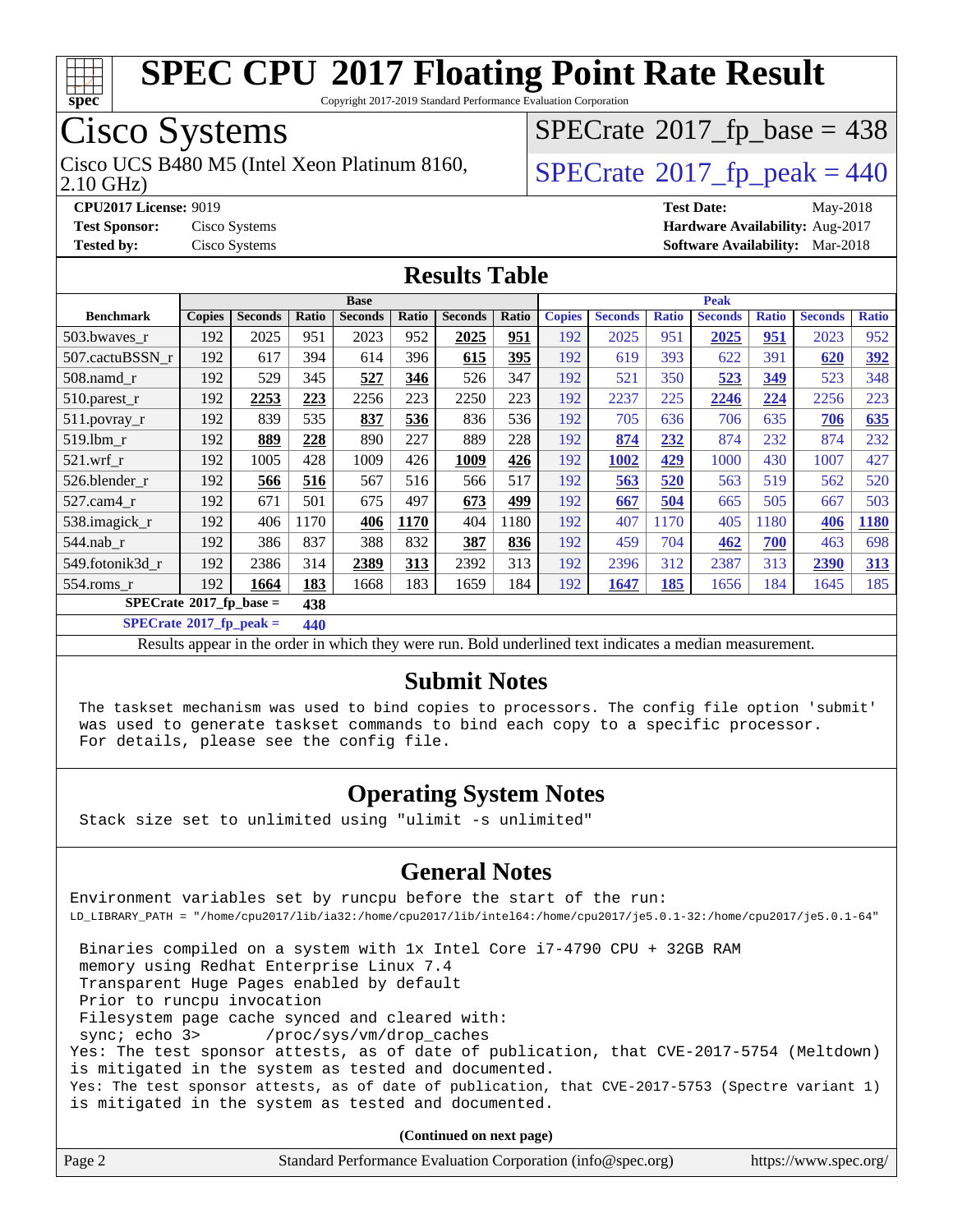

Copyright 2017-2019 Standard Performance Evaluation Corporation

## Cisco Systems

Cisco UCS B480 M5 (Intel Xeon Platinum 8160,<br>2.10 GHz)

 $SPECTate$ <sup>®</sup>[2017\\_fp\\_base =](http://www.spec.org/auto/cpu2017/Docs/result-fields.html#SPECrate2017fpbase) 438

 $SPECTate<sup>®</sup>2017_fp_peak = 440$  $SPECTate<sup>®</sup>2017_fp_peak = 440$  $SPECTate<sup>®</sup>2017_fp_peak = 440$ 

**[Tested by:](http://www.spec.org/auto/cpu2017/Docs/result-fields.html#Testedby)** Cisco Systems **[Software Availability:](http://www.spec.org/auto/cpu2017/Docs/result-fields.html#SoftwareAvailability)** Mar-2018

**[CPU2017 License:](http://www.spec.org/auto/cpu2017/Docs/result-fields.html#CPU2017License)** 9019 **[Test Date:](http://www.spec.org/auto/cpu2017/Docs/result-fields.html#TestDate)** May-2018 **[Test Sponsor:](http://www.spec.org/auto/cpu2017/Docs/result-fields.html#TestSponsor)** Cisco Systems **Cisco Systems [Hardware Availability:](http://www.spec.org/auto/cpu2017/Docs/result-fields.html#HardwareAvailability)** Aug-2017

### **[General Notes \(Continued\)](http://www.spec.org/auto/cpu2017/Docs/result-fields.html#GeneralNotes)**

Yes: The test sponsor attests, as of date of publication, that CVE-2017-5715 (Spectre variant 2) is mitigated in the system as tested and documented.

### **[Platform Notes](http://www.spec.org/auto/cpu2017/Docs/result-fields.html#PlatformNotes)**

Page 3 Standard Performance Evaluation Corporation [\(info@spec.org\)](mailto:info@spec.org) <https://www.spec.org/> BIOS Settings: Intel HyperThreading Technology set to Enabled CPU performance set to Enterprise Power Performance Tuning set to OS Controls SNC set to Enabled IMC Interleaving set to 1-way Interleave Patrol Scrub set to Disabled Sysinfo program /home/cpu2017/bin/sysinfo Rev: r5797 of 2017-06-14 96c45e4568ad54c135fd618bcc091c0f running on linux-xy4f Wed May 23 01:33:11 2018 SUT (System Under Test) info as seen by some common utilities. For more information on this section, see <https://www.spec.org/cpu2017/Docs/config.html#sysinfo> From /proc/cpuinfo model name : Intel(R) Xeon(R) Platinum 8160 CPU @ 2.10GHz 4 "physical id"s (chips) 192 "processors" cores, siblings (Caution: counting these is hw and system dependent. The following excerpts from /proc/cpuinfo might not be reliable. Use with caution.) cpu cores : 24 siblings : 48 physical 0: cores 0 1 2 3 4 5 8 9 10 11 12 13 16 17 18 19 20 21 24 25 26 27 28 29 physical 1: cores 0 1 2 3 4 5 8 9 10 11 12 13 16 17 18 19 20 21 24 25 26 27 28 29 physical 2: cores 0 1 2 3 4 5 8 9 10 11 12 13 16 17 18 19 20 21 24 25 26 27 28 29 physical 3: cores 0 1 2 3 4 5 8 9 10 11 12 13 16 17 18 19 20 21 24 25 26 27 28 29 From lscpu: Architecture: x86\_64 CPU op-mode(s): 32-bit, 64-bit Byte Order: Little Endian CPU(s): 192 On-line CPU(s) list: 0-191 Thread(s) per core: 2 Core(s) per socket: 24 Socket(s): 4 NUMA node(s): 8 Vendor ID: GenuineIntel CPU family: 6 **(Continued on next page)**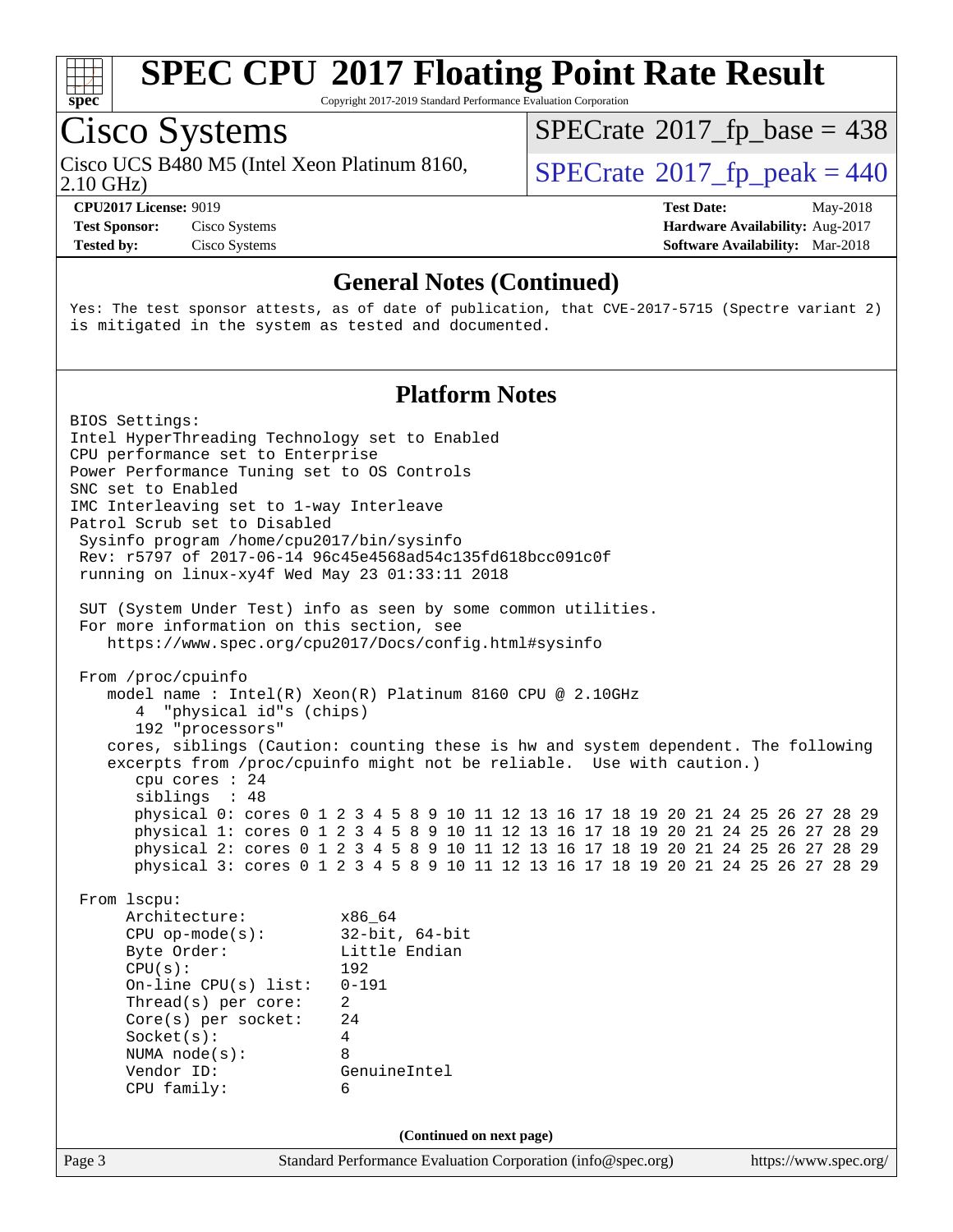

Copyright 2017-2019 Standard Performance Evaluation Corporation

Cisco Systems Cisco UCS B480 M5 (Intel Xeon Platinum 8160, 2.10 GHz)

 $SPECTate$ <sup>®</sup>[2017\\_fp\\_base =](http://www.spec.org/auto/cpu2017/Docs/result-fields.html#SPECrate2017fpbase) 438

 $SPECTate$ <sup>®</sup>[2017\\_fp\\_peak = 4](http://www.spec.org/auto/cpu2017/Docs/result-fields.html#SPECrate2017fppeak)40

**[CPU2017 License:](http://www.spec.org/auto/cpu2017/Docs/result-fields.html#CPU2017License)** 9019 **[Test Date:](http://www.spec.org/auto/cpu2017/Docs/result-fields.html#TestDate)** May-2018 **[Test Sponsor:](http://www.spec.org/auto/cpu2017/Docs/result-fields.html#TestSponsor)** Cisco Systems **Cisco Systems [Hardware Availability:](http://www.spec.org/auto/cpu2017/Docs/result-fields.html#HardwareAvailability)** Aug-2017 **[Tested by:](http://www.spec.org/auto/cpu2017/Docs/result-fields.html#Testedby)** Cisco Systems **[Software Availability:](http://www.spec.org/auto/cpu2017/Docs/result-fields.html#SoftwareAvailability)** Mar-2018

#### **[Platform Notes \(Continued\)](http://www.spec.org/auto/cpu2017/Docs/result-fields.html#PlatformNotes)**

Model: 85<br>Model name: 1 Intel(R) Xeon(R) Platinum 8160 CPU @ 2.10GHz Stepping: 4 CPU MHz: 1013.998 CPU max MHz: 3700.0000 CPU min MHz: 1000.0000 BogoMIPS: 4199.99 Virtualization: VT-x L1d cache: 32K L1i cache: 32K L2 cache: 1024K L3 cache: 33792K NUMA node0 CPU(s): 0-2,6-8,12-14,18-20,96-98,102-104,108-110,114-116 NUMA node1 CPU(s): 3-5,9-11,15-17,21-23,99-101,105-107,111-113,117-119 NUMA node2 CPU(s): 24-26,30-32,36-38,42-44,120-122,126-128,132-134,138-140 NUMA node3 CPU(s): 27-29,33-35,39-41,45-47,123-125,129-131,135-137,141-143 NUMA node4 CPU(s): 48-50,54-56,60-62,66-68,144-146,150-152,156-158,162-164 NUMA node5 CPU(s): 51-53,57-59,63-65,69-71,147-149,153-155,159-161,165-167 NUMA node6 CPU(s): 72-74,78-80,84-86,90-92,168-170,174-176,180-182,186-188 NUMA node7 CPU(s): 75-77,81-83,87-89,93-95,171-173,177-179,183-185,189-191 Flags: fpu vme de pse tsc msr pae mce cx8 apic sep mtrr pge mca cmov pat pse36 clflush dts acpi mmx fxsr sse sse2 ss ht tm pbe syscall nx pdpe1gb rdtscp lm constant\_tsc art arch\_perfmon pebs bts rep\_good nopl xtopology nonstop\_tsc aperfmperf eagerfpu pni pclmulqdq dtes64 monitor ds\_cpl vmx smx est tm2 ssse3 sdbg fma cx16 xtpr pdcm pcid dca sse4\_1 sse4\_2 x2apic movbe popcnt tsc\_deadline\_timer aes xsave avx f16c rdrand lahf\_lm abm 3dnowprefetch ida arat epb invpcid\_single pln pts dtherm hwp hwp\_act\_window hwp\_epp hwp\_pkg\_req intel\_pt spec\_ctrl kaiser tpr\_shadow vnmi flexpriority ept vpid fsgsbase tsc\_adjust bmi1 hle avx2 smep bmi2 erms invpcid rtm cqm mpx avx512f avx512dq rdseed adx smap clflushopt clwb avx512cd avx512bw avx512vl xsaveopt xsavec xgetbv1 cqm\_llc cqm\_occup\_llc /proc/cpuinfo cache data cache size : 33792 KB From numactl --hardware WARNING: a numactl 'node' might or might not correspond to a physical chip. available: 8 nodes (0-7) node 0 cpus: 0 1 2 6 7 8 12 13 14 18 19 20 96 97 98 102 103 104 108 109 110 114 115 116 node 0 size: 95327 MB node 0 free: 95180 MB node 1 cpus: 3 4 5 9 10 11 15 16 17 21 22 23 99 100 101 105 106 107 111 112 113 117 118 119 node 1 size: 96760 MB node 1 free: 96577 MB node 2 cpus: 24 25 26 30 31 32 36 37 38 42 43 44 120 121 122 126 127 128 132 133 134 138 139 140 node 2 size: 96760 MB **(Continued on next page)**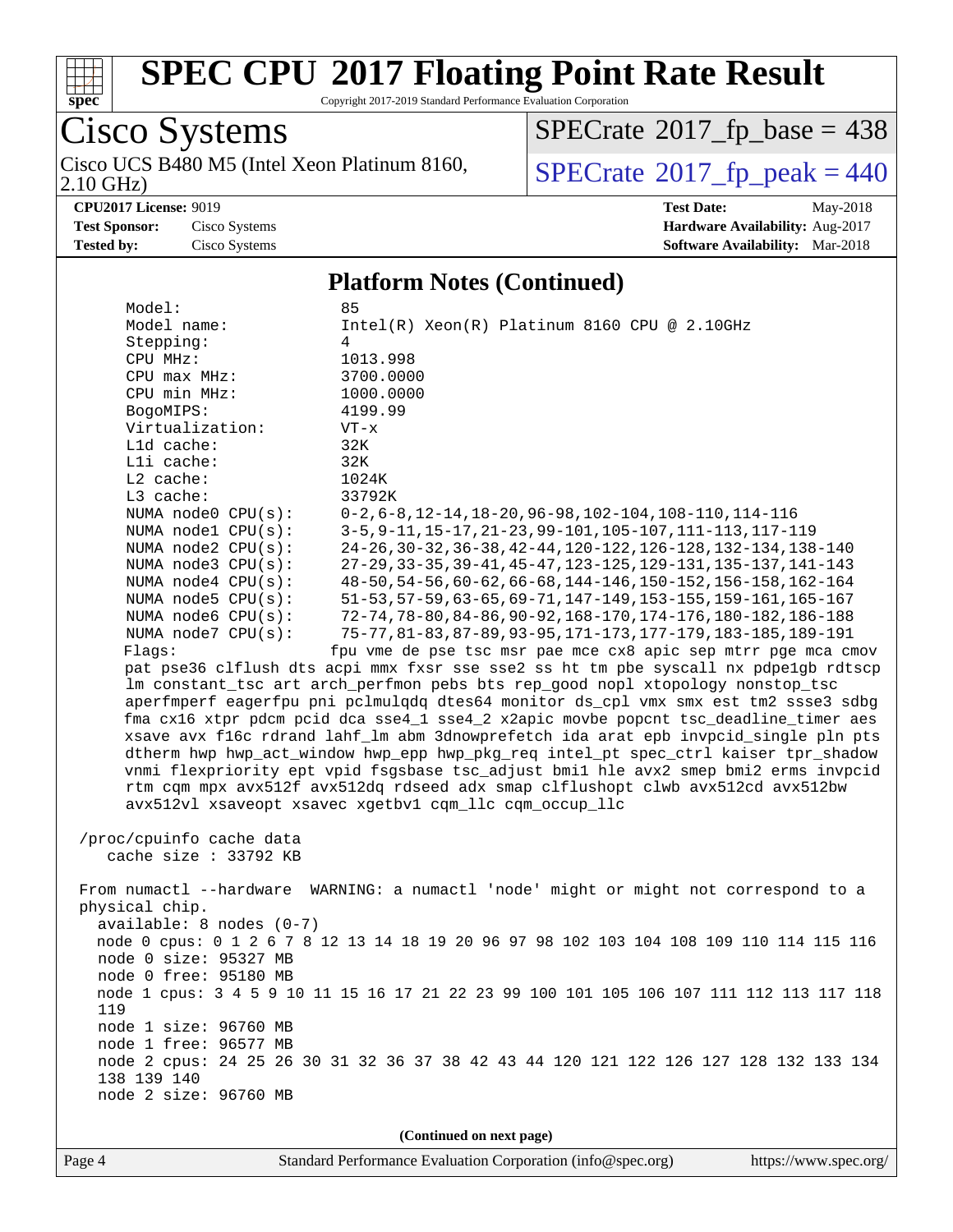

Copyright 2017-2019 Standard Performance Evaluation Corporation

## Cisco Systems

2.10 GHz) Cisco UCS B480 M5 (Intel Xeon Platinum 8160,  $\vert$  [SPECrate](http://www.spec.org/auto/cpu2017/Docs/result-fields.html#SPECrate2017fppeak)®[2017\\_fp\\_peak = 4](http://www.spec.org/auto/cpu2017/Docs/result-fields.html#SPECrate2017fppeak)40

 $SPECTate$ <sup>®</sup>[2017\\_fp\\_base =](http://www.spec.org/auto/cpu2017/Docs/result-fields.html#SPECrate2017fpbase) 438

**[Tested by:](http://www.spec.org/auto/cpu2017/Docs/result-fields.html#Testedby)** Cisco Systems **[Software Availability:](http://www.spec.org/auto/cpu2017/Docs/result-fields.html#SoftwareAvailability)** Mar-2018

**[CPU2017 License:](http://www.spec.org/auto/cpu2017/Docs/result-fields.html#CPU2017License)** 9019 **[Test Date:](http://www.spec.org/auto/cpu2017/Docs/result-fields.html#TestDate)** May-2018 **[Test Sponsor:](http://www.spec.org/auto/cpu2017/Docs/result-fields.html#TestSponsor)** Cisco Systems **[Hardware Availability:](http://www.spec.org/auto/cpu2017/Docs/result-fields.html#HardwareAvailability)** Aug-2017

### **[Platform Notes \(Continued\)](http://www.spec.org/auto/cpu2017/Docs/result-fields.html#PlatformNotes)**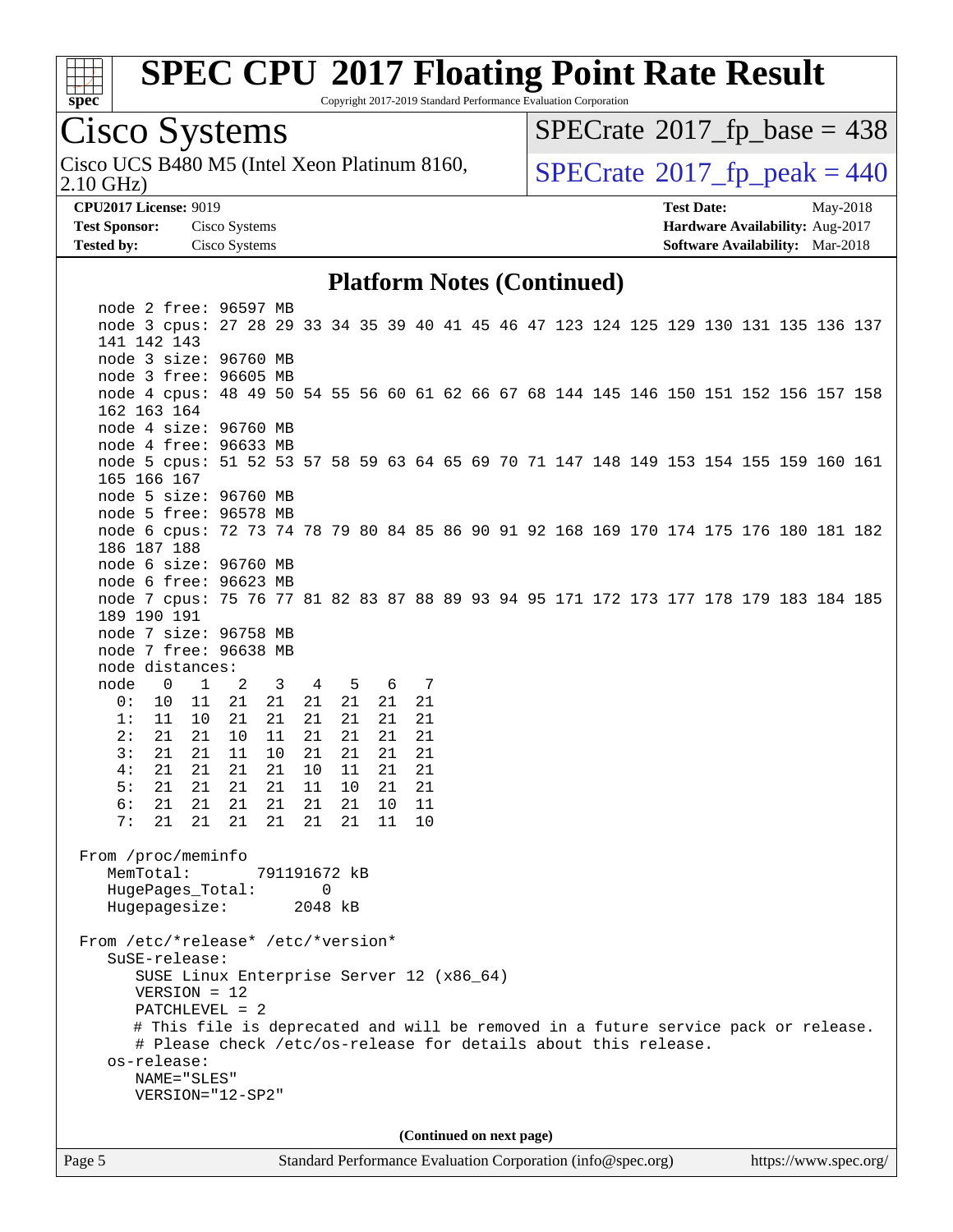

Copyright 2017-2019 Standard Performance Evaluation Corporation

## Cisco Systems

2.10 GHz) Cisco UCS B480 M5 (Intel Xeon Platinum 8160,  $\vert$  [SPECrate](http://www.spec.org/auto/cpu2017/Docs/result-fields.html#SPECrate2017fppeak)®[2017\\_fp\\_peak = 4](http://www.spec.org/auto/cpu2017/Docs/result-fields.html#SPECrate2017fppeak)40

 $SPECTate$ <sup>®</sup>[2017\\_fp\\_base =](http://www.spec.org/auto/cpu2017/Docs/result-fields.html#SPECrate2017fpbase) 438

**[CPU2017 License:](http://www.spec.org/auto/cpu2017/Docs/result-fields.html#CPU2017License)** 9019 **[Test Date:](http://www.spec.org/auto/cpu2017/Docs/result-fields.html#TestDate)** May-2018 **[Test Sponsor:](http://www.spec.org/auto/cpu2017/Docs/result-fields.html#TestSponsor)** Cisco Systems **[Hardware Availability:](http://www.spec.org/auto/cpu2017/Docs/result-fields.html#HardwareAvailability)** Aug-2017 **[Tested by:](http://www.spec.org/auto/cpu2017/Docs/result-fields.html#Testedby)** Cisco Systems **[Software Availability:](http://www.spec.org/auto/cpu2017/Docs/result-fields.html#SoftwareAvailability)** Mar-2018

#### **[Platform Notes \(Continued\)](http://www.spec.org/auto/cpu2017/Docs/result-fields.html#PlatformNotes)**

 VERSION\_ID="12.2" PRETTY\_NAME="SUSE Linux Enterprise Server 12 SP2" ID="sles" ANSI\_COLOR="0;32" CPE\_NAME="cpe:/o:suse:sles:12:sp2"

uname -a:

 Linux linux-xy4f 4.4.103-92.56-default #1 SMP Wed Dec 27 16:24:31 UTC 2017 (2fd2155) x86\_64 x86\_64 x86\_64 GNU/Linux

run-level 3 Jan 1 05:49

 SPEC is set to: /home/cpu2017 Filesystem Type Size Used Avail Use% Mounted on /dev/sda1 xfs 224G 68G 156G 31% /

 Additional information from dmidecode follows. WARNING: Use caution when you interpret this section. The 'dmidecode' program reads system data which is "intended to allow hardware to be accurately determined", but the intent may not be met, as there are frequent changes to hardware, firmware, and the "DMTF SMBIOS" standard. BIOS Cisco Systems, Inc. B480M5.3.2.3c.0.0307181316 03/07/2018 Memory:

48x 0xCE00 M393A2G40EB2-CTD 16 GB 2 rank 2666

(End of data from sysinfo program)

#### **[Compiler Version Notes](http://www.spec.org/auto/cpu2017/Docs/result-fields.html#CompilerVersionNotes)**

Page 6 Standard Performance Evaluation Corporation [\(info@spec.org\)](mailto:info@spec.org) <https://www.spec.org/> ============================================================================== C | 519.1bm\_r(base, peak) 538.imagick\_r(base, peak) | 544.nab\_r(base, peak) ----------------------------------------------------------------------------- icc (ICC) 18.0.2 20180210 Copyright (C) 1985-2018 Intel Corporation. All rights reserved. ------------------------------------------------------------------------------ ============================================================================== C++ | 508.namd\_r(base, peak) 510.parest\_r(base, peak) ----------------------------------------------------------------------------- icpc (ICC) 18.0.2 20180210 Copyright (C) 1985-2018 Intel Corporation. All rights reserved. ------------------------------------------------------------------------------ ============================================================================== C++, C | 511.povray\_r(base, peak) 526.blender\_r(base, peak) ------------------------------------------------------------------------------ **(Continued on next page)**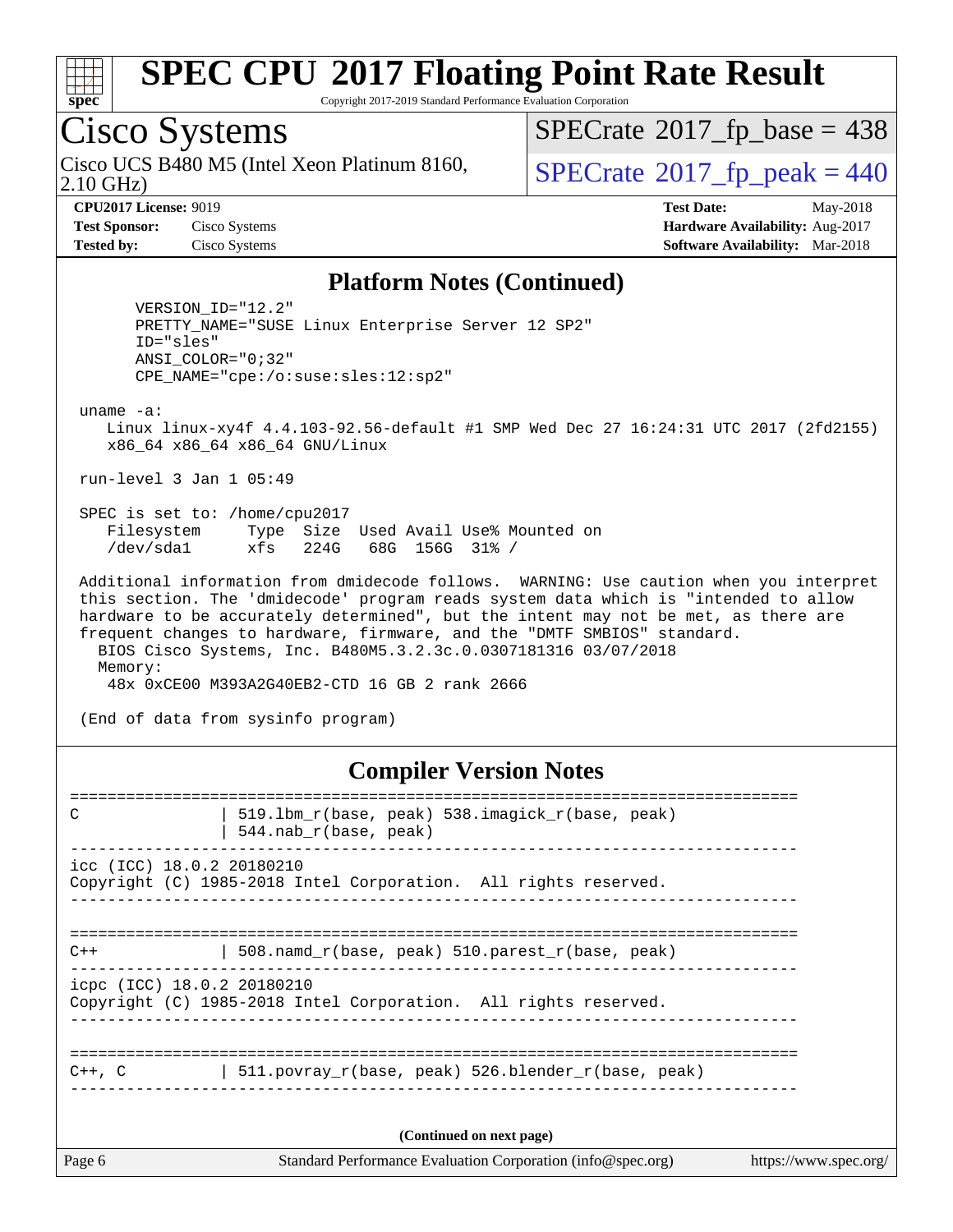

Copyright 2017-2019 Standard Performance Evaluation Corporation

# Cisco Systems

2.10 GHz) Cisco UCS B480 M5 (Intel Xeon Platinum 8160,  $\overline{SPECrate}$  $\overline{SPECrate}$  $\overline{SPECrate}$  2017 fp peak = 440

 $SPECTate$ <sup>®</sup>[2017\\_fp\\_base =](http://www.spec.org/auto/cpu2017/Docs/result-fields.html#SPECrate2017fpbase) 438

**[CPU2017 License:](http://www.spec.org/auto/cpu2017/Docs/result-fields.html#CPU2017License)** 9019 **[Test Date:](http://www.spec.org/auto/cpu2017/Docs/result-fields.html#TestDate)** May-2018 **[Test Sponsor:](http://www.spec.org/auto/cpu2017/Docs/result-fields.html#TestSponsor)** Cisco Systems **[Hardware Availability:](http://www.spec.org/auto/cpu2017/Docs/result-fields.html#HardwareAvailability)** Aug-2017 **[Tested by:](http://www.spec.org/auto/cpu2017/Docs/result-fields.html#Testedby)** Cisco Systems **[Software Availability:](http://www.spec.org/auto/cpu2017/Docs/result-fields.html#SoftwareAvailability)** Mar-2018

### **[Compiler Version Notes \(Continued\)](http://www.spec.org/auto/cpu2017/Docs/result-fields.html#CompilerVersionNotes)**

| icpc (ICC) 18.0.2 20180210<br>Copyright (C) 1985-2018 Intel Corporation. All rights reserved.<br>icc (ICC) 18.0.2 20180210<br>Copyright (C) 1985-2018 Intel Corporation. All rights reserved. |  |
|-----------------------------------------------------------------------------------------------------------------------------------------------------------------------------------------------|--|
|                                                                                                                                                                                               |  |
|                                                                                                                                                                                               |  |
| $C_{++}$ , C, Fortran   507.cactuBSSN_r(base, peak)                                                                                                                                           |  |
| icpc (ICC) 18.0.2 20180210                                                                                                                                                                    |  |
| Copyright (C) 1985-2018 Intel Corporation. All rights reserved.<br>icc (ICC) 18.0.2 20180210                                                                                                  |  |
| Copyright (C) 1985-2018 Intel Corporation. All rights reserved.<br>ifort (IFORT) 18.0.2 20180210                                                                                              |  |
| Copyright (C) 1985-2018 Intel Corporation. All rights reserved.                                                                                                                               |  |
|                                                                                                                                                                                               |  |
| ======================<br>$503.bwaves_r(base, peak)$ 549.fotonik3d_r(base, peak)<br>Fortran<br>554.roms_r(base, peak)                                                                         |  |
| ifort (IFORT) 18.0.2 20180210                                                                                                                                                                 |  |
| Copyright (C) 1985-2018 Intel Corporation. All rights reserved.                                                                                                                               |  |
|                                                                                                                                                                                               |  |
| ===============================                                                                                                                                                               |  |
| Fortran, $C$   521.wrf $r(base, peak)$ 527.cam4 $r(base, peak)$                                                                                                                               |  |
| ifort (IFORT) 18.0.2 20180210<br>Copyright (C) 1985-2018 Intel Corporation. All rights reserved.<br>icc (ICC) 18.0.2 20180210                                                                 |  |
| Copyright (C) 1985-2018 Intel Corporation. All rights reserved.                                                                                                                               |  |
|                                                                                                                                                                                               |  |

### **[Base Compiler Invocation](http://www.spec.org/auto/cpu2017/Docs/result-fields.html#BaseCompilerInvocation)**

[C benchmarks](http://www.spec.org/auto/cpu2017/Docs/result-fields.html#Cbenchmarks): [icc -m64 -std=c11](http://www.spec.org/cpu2017/results/res2018q2/cpu2017-20180528-06135.flags.html#user_CCbase_intel_icc_64bit_c11_33ee0cdaae7deeeab2a9725423ba97205ce30f63b9926c2519791662299b76a0318f32ddfffdc46587804de3178b4f9328c46fa7c2b0cd779d7a61945c91cd35)

[C++ benchmarks:](http://www.spec.org/auto/cpu2017/Docs/result-fields.html#CXXbenchmarks) [icpc -m64](http://www.spec.org/cpu2017/results/res2018q2/cpu2017-20180528-06135.flags.html#user_CXXbase_intel_icpc_64bit_4ecb2543ae3f1412ef961e0650ca070fec7b7afdcd6ed48761b84423119d1bf6bdf5cad15b44d48e7256388bc77273b966e5eb805aefd121eb22e9299b2ec9d9)

[Fortran benchmarks](http://www.spec.org/auto/cpu2017/Docs/result-fields.html#Fortranbenchmarks): [ifort -m64](http://www.spec.org/cpu2017/results/res2018q2/cpu2017-20180528-06135.flags.html#user_FCbase_intel_ifort_64bit_24f2bb282fbaeffd6157abe4f878425411749daecae9a33200eee2bee2fe76f3b89351d69a8130dd5949958ce389cf37ff59a95e7a40d588e8d3a57e0c3fd751)

**(Continued on next page)**

Page 7 Standard Performance Evaluation Corporation [\(info@spec.org\)](mailto:info@spec.org) <https://www.spec.org/>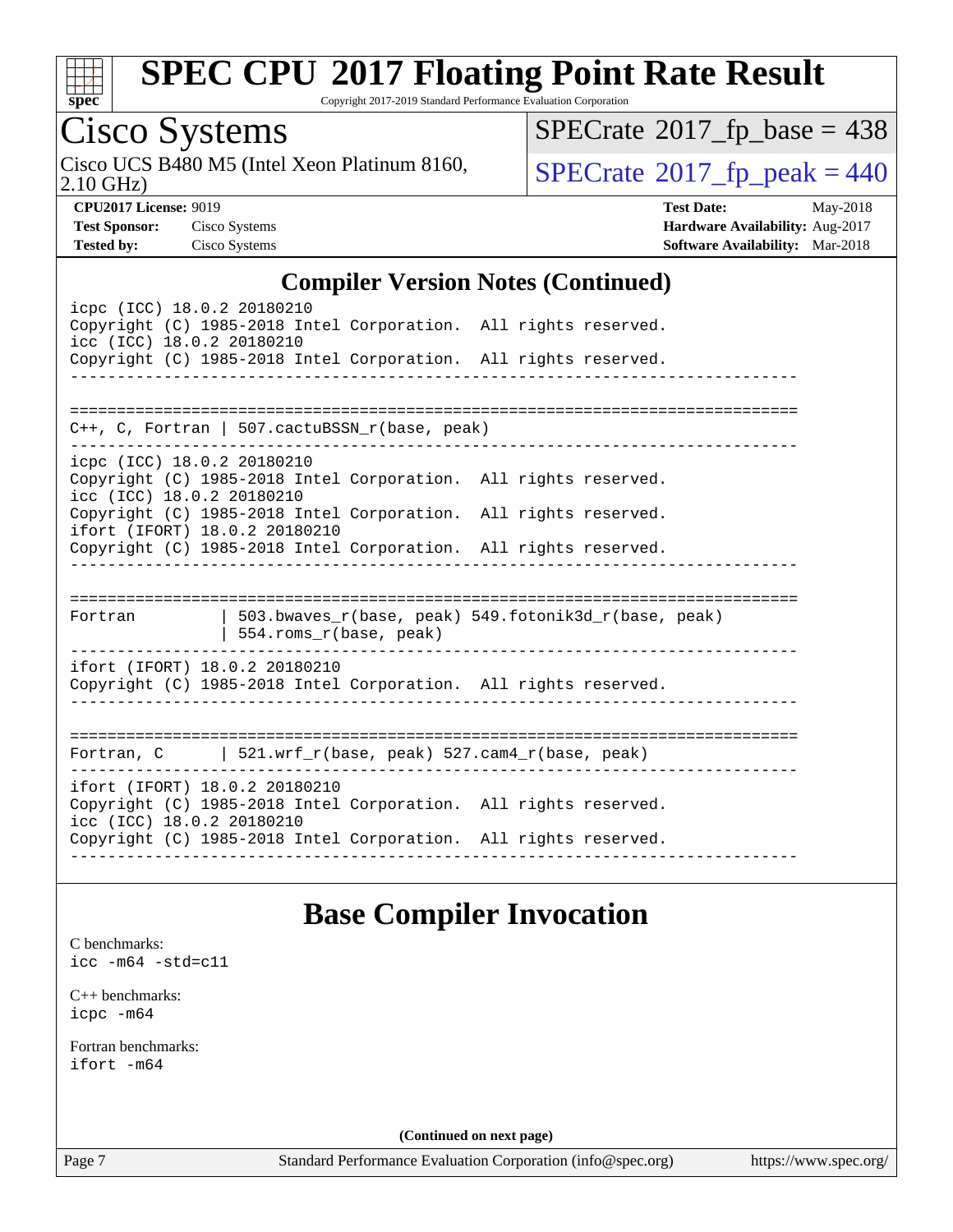

Copyright 2017-2019 Standard Performance Evaluation Corporation

### Cisco Systems

2.10 GHz) Cisco UCS B480 M5 (Intel Xeon Platinum 8160,  $\vert$  [SPECrate](http://www.spec.org/auto/cpu2017/Docs/result-fields.html#SPECrate2017fppeak)®[2017\\_fp\\_peak = 4](http://www.spec.org/auto/cpu2017/Docs/result-fields.html#SPECrate2017fppeak)40

 $SPECTate$ <sup>®</sup>[2017\\_fp\\_base =](http://www.spec.org/auto/cpu2017/Docs/result-fields.html#SPECrate2017fpbase) 438

**[Test Sponsor:](http://www.spec.org/auto/cpu2017/Docs/result-fields.html#TestSponsor)** Cisco Systems **Cisco Systems [Hardware Availability:](http://www.spec.org/auto/cpu2017/Docs/result-fields.html#HardwareAvailability)** Aug-2017

**[CPU2017 License:](http://www.spec.org/auto/cpu2017/Docs/result-fields.html#CPU2017License)** 9019 **[Test Date:](http://www.spec.org/auto/cpu2017/Docs/result-fields.html#TestDate)** May-2018 **[Tested by:](http://www.spec.org/auto/cpu2017/Docs/result-fields.html#Testedby)** Cisco Systems **[Software Availability:](http://www.spec.org/auto/cpu2017/Docs/result-fields.html#SoftwareAvailability)** Mar-2018

## **[Base Compiler Invocation \(Continued\)](http://www.spec.org/auto/cpu2017/Docs/result-fields.html#BaseCompilerInvocation)**

[Benchmarks using both Fortran and C](http://www.spec.org/auto/cpu2017/Docs/result-fields.html#BenchmarksusingbothFortranandC): [ifort -m64](http://www.spec.org/cpu2017/results/res2018q2/cpu2017-20180528-06135.flags.html#user_CC_FCbase_intel_ifort_64bit_24f2bb282fbaeffd6157abe4f878425411749daecae9a33200eee2bee2fe76f3b89351d69a8130dd5949958ce389cf37ff59a95e7a40d588e8d3a57e0c3fd751) [icc -m64 -std=c11](http://www.spec.org/cpu2017/results/res2018q2/cpu2017-20180528-06135.flags.html#user_CC_FCbase_intel_icc_64bit_c11_33ee0cdaae7deeeab2a9725423ba97205ce30f63b9926c2519791662299b76a0318f32ddfffdc46587804de3178b4f9328c46fa7c2b0cd779d7a61945c91cd35)

[Benchmarks using both C and C++](http://www.spec.org/auto/cpu2017/Docs/result-fields.html#BenchmarksusingbothCandCXX): [icpc -m64](http://www.spec.org/cpu2017/results/res2018q2/cpu2017-20180528-06135.flags.html#user_CC_CXXbase_intel_icpc_64bit_4ecb2543ae3f1412ef961e0650ca070fec7b7afdcd6ed48761b84423119d1bf6bdf5cad15b44d48e7256388bc77273b966e5eb805aefd121eb22e9299b2ec9d9) [icc -m64 -std=c11](http://www.spec.org/cpu2017/results/res2018q2/cpu2017-20180528-06135.flags.html#user_CC_CXXbase_intel_icc_64bit_c11_33ee0cdaae7deeeab2a9725423ba97205ce30f63b9926c2519791662299b76a0318f32ddfffdc46587804de3178b4f9328c46fa7c2b0cd779d7a61945c91cd35)

[Benchmarks using Fortran, C, and C++:](http://www.spec.org/auto/cpu2017/Docs/result-fields.html#BenchmarksusingFortranCandCXX) [icpc -m64](http://www.spec.org/cpu2017/results/res2018q2/cpu2017-20180528-06135.flags.html#user_CC_CXX_FCbase_intel_icpc_64bit_4ecb2543ae3f1412ef961e0650ca070fec7b7afdcd6ed48761b84423119d1bf6bdf5cad15b44d48e7256388bc77273b966e5eb805aefd121eb22e9299b2ec9d9) [icc -m64 -std=c11](http://www.spec.org/cpu2017/results/res2018q2/cpu2017-20180528-06135.flags.html#user_CC_CXX_FCbase_intel_icc_64bit_c11_33ee0cdaae7deeeab2a9725423ba97205ce30f63b9926c2519791662299b76a0318f32ddfffdc46587804de3178b4f9328c46fa7c2b0cd779d7a61945c91cd35) [ifort -m64](http://www.spec.org/cpu2017/results/res2018q2/cpu2017-20180528-06135.flags.html#user_CC_CXX_FCbase_intel_ifort_64bit_24f2bb282fbaeffd6157abe4f878425411749daecae9a33200eee2bee2fe76f3b89351d69a8130dd5949958ce389cf37ff59a95e7a40d588e8d3a57e0c3fd751)

### **[Base Portability Flags](http://www.spec.org/auto/cpu2017/Docs/result-fields.html#BasePortabilityFlags)**

 503.bwaves\_r: [-DSPEC\\_LP64](http://www.spec.org/cpu2017/results/res2018q2/cpu2017-20180528-06135.flags.html#suite_basePORTABILITY503_bwaves_r_DSPEC_LP64) 507.cactuBSSN\_r: [-DSPEC\\_LP64](http://www.spec.org/cpu2017/results/res2018q2/cpu2017-20180528-06135.flags.html#suite_basePORTABILITY507_cactuBSSN_r_DSPEC_LP64) 508.namd\_r: [-DSPEC\\_LP64](http://www.spec.org/cpu2017/results/res2018q2/cpu2017-20180528-06135.flags.html#suite_basePORTABILITY508_namd_r_DSPEC_LP64) 510.parest\_r: [-DSPEC\\_LP64](http://www.spec.org/cpu2017/results/res2018q2/cpu2017-20180528-06135.flags.html#suite_basePORTABILITY510_parest_r_DSPEC_LP64) 511.povray\_r: [-DSPEC\\_LP64](http://www.spec.org/cpu2017/results/res2018q2/cpu2017-20180528-06135.flags.html#suite_basePORTABILITY511_povray_r_DSPEC_LP64) 519.lbm\_r: [-DSPEC\\_LP64](http://www.spec.org/cpu2017/results/res2018q2/cpu2017-20180528-06135.flags.html#suite_basePORTABILITY519_lbm_r_DSPEC_LP64) 521.wrf\_r: [-DSPEC\\_LP64](http://www.spec.org/cpu2017/results/res2018q2/cpu2017-20180528-06135.flags.html#suite_basePORTABILITY521_wrf_r_DSPEC_LP64) [-DSPEC\\_CASE\\_FLAG](http://www.spec.org/cpu2017/results/res2018q2/cpu2017-20180528-06135.flags.html#b521.wrf_r_baseCPORTABILITY_DSPEC_CASE_FLAG) [-convert big\\_endian](http://www.spec.org/cpu2017/results/res2018q2/cpu2017-20180528-06135.flags.html#user_baseFPORTABILITY521_wrf_r_convert_big_endian_c3194028bc08c63ac5d04de18c48ce6d347e4e562e8892b8bdbdc0214820426deb8554edfa529a3fb25a586e65a3d812c835984020483e7e73212c4d31a38223) 526.blender\_r: [-DSPEC\\_LP64](http://www.spec.org/cpu2017/results/res2018q2/cpu2017-20180528-06135.flags.html#suite_basePORTABILITY526_blender_r_DSPEC_LP64) [-DSPEC\\_LINUX](http://www.spec.org/cpu2017/results/res2018q2/cpu2017-20180528-06135.flags.html#b526.blender_r_baseCPORTABILITY_DSPEC_LINUX) [-funsigned-char](http://www.spec.org/cpu2017/results/res2018q2/cpu2017-20180528-06135.flags.html#user_baseCPORTABILITY526_blender_r_force_uchar_40c60f00ab013830e2dd6774aeded3ff59883ba5a1fc5fc14077f794d777847726e2a5858cbc7672e36e1b067e7e5c1d9a74f7176df07886a243d7cc18edfe67) 527.cam4\_r: [-DSPEC\\_LP64](http://www.spec.org/cpu2017/results/res2018q2/cpu2017-20180528-06135.flags.html#suite_basePORTABILITY527_cam4_r_DSPEC_LP64) [-DSPEC\\_CASE\\_FLAG](http://www.spec.org/cpu2017/results/res2018q2/cpu2017-20180528-06135.flags.html#b527.cam4_r_baseCPORTABILITY_DSPEC_CASE_FLAG) 538.imagick\_r: [-DSPEC\\_LP64](http://www.spec.org/cpu2017/results/res2018q2/cpu2017-20180528-06135.flags.html#suite_basePORTABILITY538_imagick_r_DSPEC_LP64) 544.nab\_r: [-DSPEC\\_LP64](http://www.spec.org/cpu2017/results/res2018q2/cpu2017-20180528-06135.flags.html#suite_basePORTABILITY544_nab_r_DSPEC_LP64) 549.fotonik3d\_r: [-DSPEC\\_LP64](http://www.spec.org/cpu2017/results/res2018q2/cpu2017-20180528-06135.flags.html#suite_basePORTABILITY549_fotonik3d_r_DSPEC_LP64) 554.roms\_r: [-DSPEC\\_LP64](http://www.spec.org/cpu2017/results/res2018q2/cpu2017-20180528-06135.flags.html#suite_basePORTABILITY554_roms_r_DSPEC_LP64)

### **[Base Optimization Flags](http://www.spec.org/auto/cpu2017/Docs/result-fields.html#BaseOptimizationFlags)**

[C benchmarks](http://www.spec.org/auto/cpu2017/Docs/result-fields.html#Cbenchmarks): [-xCORE-AVX2](http://www.spec.org/cpu2017/results/res2018q2/cpu2017-20180528-06135.flags.html#user_CCbase_f-xCORE-AVX2) [-ipo](http://www.spec.org/cpu2017/results/res2018q2/cpu2017-20180528-06135.flags.html#user_CCbase_f-ipo) [-O3](http://www.spec.org/cpu2017/results/res2018q2/cpu2017-20180528-06135.flags.html#user_CCbase_f-O3) [-no-prec-div](http://www.spec.org/cpu2017/results/res2018q2/cpu2017-20180528-06135.flags.html#user_CCbase_f-no-prec-div) [-qopt-prefetch](http://www.spec.org/cpu2017/results/res2018q2/cpu2017-20180528-06135.flags.html#user_CCbase_f-qopt-prefetch) [-ffinite-math-only](http://www.spec.org/cpu2017/results/res2018q2/cpu2017-20180528-06135.flags.html#user_CCbase_f_finite_math_only_cb91587bd2077682c4b38af759c288ed7c732db004271a9512da14a4f8007909a5f1427ecbf1a0fb78ff2a814402c6114ac565ca162485bbcae155b5e4258871) [-qopt-mem-layout-trans=3](http://www.spec.org/cpu2017/results/res2018q2/cpu2017-20180528-06135.flags.html#user_CCbase_f-qopt-mem-layout-trans_de80db37974c74b1f0e20d883f0b675c88c3b01e9d123adea9b28688d64333345fb62bc4a798493513fdb68f60282f9a726aa07f478b2f7113531aecce732043) [C++ benchmarks:](http://www.spec.org/auto/cpu2017/Docs/result-fields.html#CXXbenchmarks) [-xCORE-AVX2](http://www.spec.org/cpu2017/results/res2018q2/cpu2017-20180528-06135.flags.html#user_CXXbase_f-xCORE-AVX2) [-ipo](http://www.spec.org/cpu2017/results/res2018q2/cpu2017-20180528-06135.flags.html#user_CXXbase_f-ipo) [-O3](http://www.spec.org/cpu2017/results/res2018q2/cpu2017-20180528-06135.flags.html#user_CXXbase_f-O3) [-no-prec-div](http://www.spec.org/cpu2017/results/res2018q2/cpu2017-20180528-06135.flags.html#user_CXXbase_f-no-prec-div) [-qopt-prefetch](http://www.spec.org/cpu2017/results/res2018q2/cpu2017-20180528-06135.flags.html#user_CXXbase_f-qopt-prefetch) [-ffinite-math-only](http://www.spec.org/cpu2017/results/res2018q2/cpu2017-20180528-06135.flags.html#user_CXXbase_f_finite_math_only_cb91587bd2077682c4b38af759c288ed7c732db004271a9512da14a4f8007909a5f1427ecbf1a0fb78ff2a814402c6114ac565ca162485bbcae155b5e4258871) [-qopt-mem-layout-trans=3](http://www.spec.org/cpu2017/results/res2018q2/cpu2017-20180528-06135.flags.html#user_CXXbase_f-qopt-mem-layout-trans_de80db37974c74b1f0e20d883f0b675c88c3b01e9d123adea9b28688d64333345fb62bc4a798493513fdb68f60282f9a726aa07f478b2f7113531aecce732043) [Fortran benchmarks](http://www.spec.org/auto/cpu2017/Docs/result-fields.html#Fortranbenchmarks): [-xCORE-AVX2](http://www.spec.org/cpu2017/results/res2018q2/cpu2017-20180528-06135.flags.html#user_FCbase_f-xCORE-AVX2) [-ipo](http://www.spec.org/cpu2017/results/res2018q2/cpu2017-20180528-06135.flags.html#user_FCbase_f-ipo) [-O3](http://www.spec.org/cpu2017/results/res2018q2/cpu2017-20180528-06135.flags.html#user_FCbase_f-O3) [-no-prec-div](http://www.spec.org/cpu2017/results/res2018q2/cpu2017-20180528-06135.flags.html#user_FCbase_f-no-prec-div) [-qopt-prefetch](http://www.spec.org/cpu2017/results/res2018q2/cpu2017-20180528-06135.flags.html#user_FCbase_f-qopt-prefetch) [-ffinite-math-only](http://www.spec.org/cpu2017/results/res2018q2/cpu2017-20180528-06135.flags.html#user_FCbase_f_finite_math_only_cb91587bd2077682c4b38af759c288ed7c732db004271a9512da14a4f8007909a5f1427ecbf1a0fb78ff2a814402c6114ac565ca162485bbcae155b5e4258871) [-qopt-mem-layout-trans=3](http://www.spec.org/cpu2017/results/res2018q2/cpu2017-20180528-06135.flags.html#user_FCbase_f-qopt-mem-layout-trans_de80db37974c74b1f0e20d883f0b675c88c3b01e9d123adea9b28688d64333345fb62bc4a798493513fdb68f60282f9a726aa07f478b2f7113531aecce732043) [-nostandard-realloc-lhs](http://www.spec.org/cpu2017/results/res2018q2/cpu2017-20180528-06135.flags.html#user_FCbase_f_2003_std_realloc_82b4557e90729c0f113870c07e44d33d6f5a304b4f63d4c15d2d0f1fab99f5daaed73bdb9275d9ae411527f28b936061aa8b9c8f2d63842963b95c9dd6426b8a) [-align array32byte](http://www.spec.org/cpu2017/results/res2018q2/cpu2017-20180528-06135.flags.html#user_FCbase_align_array32byte_b982fe038af199962ba9a80c053b8342c548c85b40b8e86eb3cc33dee0d7986a4af373ac2d51c3f7cf710a18d62fdce2948f201cd044323541f22fc0fffc51b6) [Benchmarks using both Fortran and C](http://www.spec.org/auto/cpu2017/Docs/result-fields.html#BenchmarksusingbothFortranandC): [-xCORE-AVX2](http://www.spec.org/cpu2017/results/res2018q2/cpu2017-20180528-06135.flags.html#user_CC_FCbase_f-xCORE-AVX2) [-ipo](http://www.spec.org/cpu2017/results/res2018q2/cpu2017-20180528-06135.flags.html#user_CC_FCbase_f-ipo) [-O3](http://www.spec.org/cpu2017/results/res2018q2/cpu2017-20180528-06135.flags.html#user_CC_FCbase_f-O3) [-no-prec-div](http://www.spec.org/cpu2017/results/res2018q2/cpu2017-20180528-06135.flags.html#user_CC_FCbase_f-no-prec-div) [-qopt-prefetch](http://www.spec.org/cpu2017/results/res2018q2/cpu2017-20180528-06135.flags.html#user_CC_FCbase_f-qopt-prefetch) [-ffinite-math-only](http://www.spec.org/cpu2017/results/res2018q2/cpu2017-20180528-06135.flags.html#user_CC_FCbase_f_finite_math_only_cb91587bd2077682c4b38af759c288ed7c732db004271a9512da14a4f8007909a5f1427ecbf1a0fb78ff2a814402c6114ac565ca162485bbcae155b5e4258871) [-qopt-mem-layout-trans=3](http://www.spec.org/cpu2017/results/res2018q2/cpu2017-20180528-06135.flags.html#user_CC_FCbase_f-qopt-mem-layout-trans_de80db37974c74b1f0e20d883f0b675c88c3b01e9d123adea9b28688d64333345fb62bc4a798493513fdb68f60282f9a726aa07f478b2f7113531aecce732043) [-nostandard-realloc-lhs](http://www.spec.org/cpu2017/results/res2018q2/cpu2017-20180528-06135.flags.html#user_CC_FCbase_f_2003_std_realloc_82b4557e90729c0f113870c07e44d33d6f5a304b4f63d4c15d2d0f1fab99f5daaed73bdb9275d9ae411527f28b936061aa8b9c8f2d63842963b95c9dd6426b8a) [-align array32byte](http://www.spec.org/cpu2017/results/res2018q2/cpu2017-20180528-06135.flags.html#user_CC_FCbase_align_array32byte_b982fe038af199962ba9a80c053b8342c548c85b40b8e86eb3cc33dee0d7986a4af373ac2d51c3f7cf710a18d62fdce2948f201cd044323541f22fc0fffc51b6)

Page 8 Standard Performance Evaluation Corporation [\(info@spec.org\)](mailto:info@spec.org) <https://www.spec.org/> **(Continued on next page)**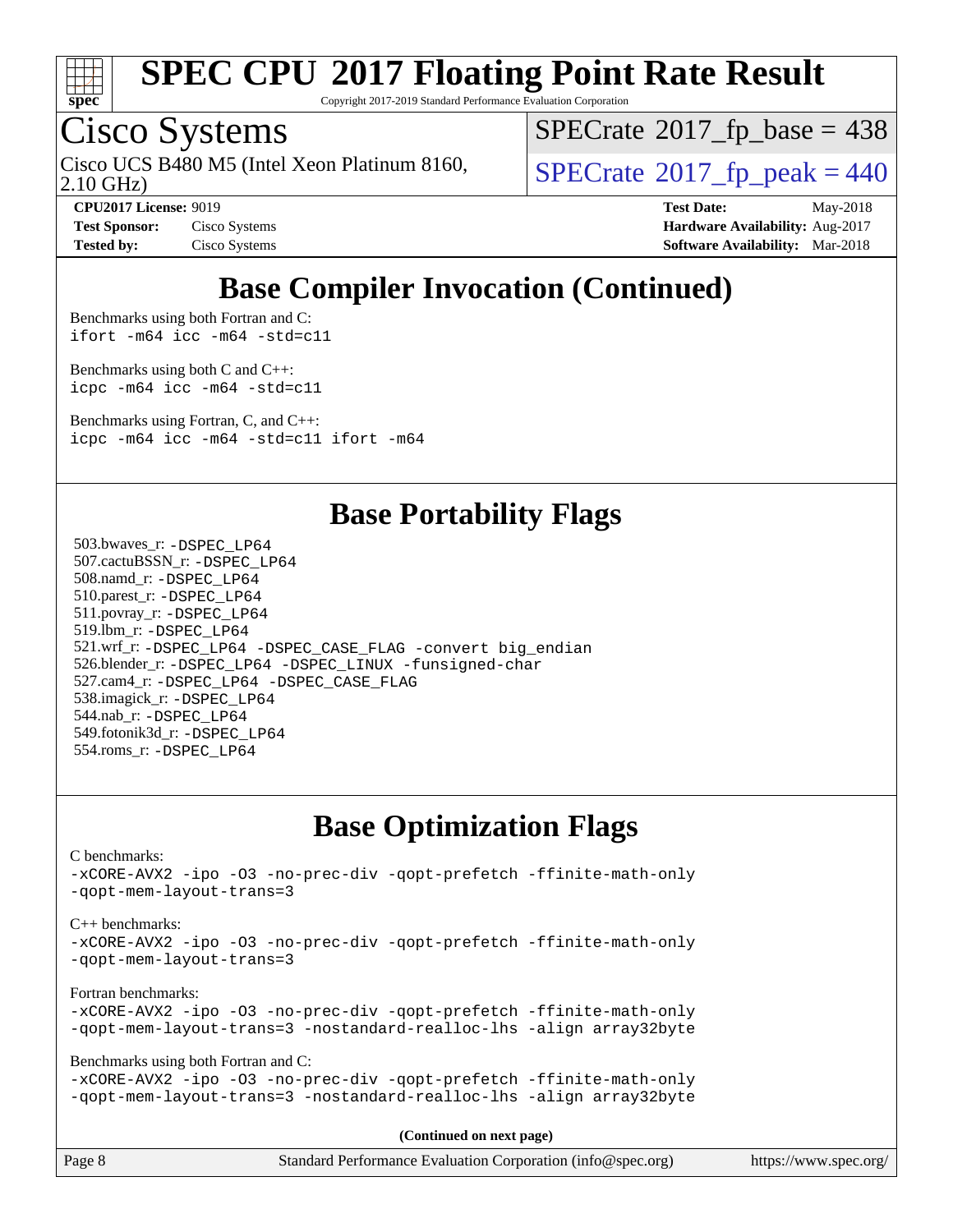

Copyright 2017-2019 Standard Performance Evaluation Corporation

## Cisco Systems

2.10 GHz) Cisco UCS B480 M5 (Intel Xeon Platinum 8160,  $\vert$  [SPECrate](http://www.spec.org/auto/cpu2017/Docs/result-fields.html#SPECrate2017fppeak)®[2017\\_fp\\_peak = 4](http://www.spec.org/auto/cpu2017/Docs/result-fields.html#SPECrate2017fppeak)40

 $SPECTate$ <sup>®</sup>[2017\\_fp\\_base =](http://www.spec.org/auto/cpu2017/Docs/result-fields.html#SPECrate2017fpbase) 438

| <b>Test Sponsor:</b> | Cisco Systems |
|----------------------|---------------|
| <b>Tested by:</b>    | Cisco Systems |

**[CPU2017 License:](http://www.spec.org/auto/cpu2017/Docs/result-fields.html#CPU2017License)** 9019 **[Test Date:](http://www.spec.org/auto/cpu2017/Docs/result-fields.html#TestDate)** May-2018 **[Hardware Availability:](http://www.spec.org/auto/cpu2017/Docs/result-fields.html#HardwareAvailability)** Aug-2017 **[Software Availability:](http://www.spec.org/auto/cpu2017/Docs/result-fields.html#SoftwareAvailability)** Mar-2018

## **[Base Optimization Flags \(Continued\)](http://www.spec.org/auto/cpu2017/Docs/result-fields.html#BaseOptimizationFlags)**

[Benchmarks using both C and C++](http://www.spec.org/auto/cpu2017/Docs/result-fields.html#BenchmarksusingbothCandCXX): [-xCORE-AVX2](http://www.spec.org/cpu2017/results/res2018q2/cpu2017-20180528-06135.flags.html#user_CC_CXXbase_f-xCORE-AVX2) [-ipo](http://www.spec.org/cpu2017/results/res2018q2/cpu2017-20180528-06135.flags.html#user_CC_CXXbase_f-ipo) [-O3](http://www.spec.org/cpu2017/results/res2018q2/cpu2017-20180528-06135.flags.html#user_CC_CXXbase_f-O3) [-no-prec-div](http://www.spec.org/cpu2017/results/res2018q2/cpu2017-20180528-06135.flags.html#user_CC_CXXbase_f-no-prec-div) [-qopt-prefetch](http://www.spec.org/cpu2017/results/res2018q2/cpu2017-20180528-06135.flags.html#user_CC_CXXbase_f-qopt-prefetch) [-ffinite-math-only](http://www.spec.org/cpu2017/results/res2018q2/cpu2017-20180528-06135.flags.html#user_CC_CXXbase_f_finite_math_only_cb91587bd2077682c4b38af759c288ed7c732db004271a9512da14a4f8007909a5f1427ecbf1a0fb78ff2a814402c6114ac565ca162485bbcae155b5e4258871) [-qopt-mem-layout-trans=3](http://www.spec.org/cpu2017/results/res2018q2/cpu2017-20180528-06135.flags.html#user_CC_CXXbase_f-qopt-mem-layout-trans_de80db37974c74b1f0e20d883f0b675c88c3b01e9d123adea9b28688d64333345fb62bc4a798493513fdb68f60282f9a726aa07f478b2f7113531aecce732043)

[Benchmarks using Fortran, C, and C++:](http://www.spec.org/auto/cpu2017/Docs/result-fields.html#BenchmarksusingFortranCandCXX)

[-xCORE-AVX2](http://www.spec.org/cpu2017/results/res2018q2/cpu2017-20180528-06135.flags.html#user_CC_CXX_FCbase_f-xCORE-AVX2) [-ipo](http://www.spec.org/cpu2017/results/res2018q2/cpu2017-20180528-06135.flags.html#user_CC_CXX_FCbase_f-ipo) [-O3](http://www.spec.org/cpu2017/results/res2018q2/cpu2017-20180528-06135.flags.html#user_CC_CXX_FCbase_f-O3) [-no-prec-div](http://www.spec.org/cpu2017/results/res2018q2/cpu2017-20180528-06135.flags.html#user_CC_CXX_FCbase_f-no-prec-div) [-qopt-prefetch](http://www.spec.org/cpu2017/results/res2018q2/cpu2017-20180528-06135.flags.html#user_CC_CXX_FCbase_f-qopt-prefetch) [-ffinite-math-only](http://www.spec.org/cpu2017/results/res2018q2/cpu2017-20180528-06135.flags.html#user_CC_CXX_FCbase_f_finite_math_only_cb91587bd2077682c4b38af759c288ed7c732db004271a9512da14a4f8007909a5f1427ecbf1a0fb78ff2a814402c6114ac565ca162485bbcae155b5e4258871) [-qopt-mem-layout-trans=3](http://www.spec.org/cpu2017/results/res2018q2/cpu2017-20180528-06135.flags.html#user_CC_CXX_FCbase_f-qopt-mem-layout-trans_de80db37974c74b1f0e20d883f0b675c88c3b01e9d123adea9b28688d64333345fb62bc4a798493513fdb68f60282f9a726aa07f478b2f7113531aecce732043) [-nostandard-realloc-lhs](http://www.spec.org/cpu2017/results/res2018q2/cpu2017-20180528-06135.flags.html#user_CC_CXX_FCbase_f_2003_std_realloc_82b4557e90729c0f113870c07e44d33d6f5a304b4f63d4c15d2d0f1fab99f5daaed73bdb9275d9ae411527f28b936061aa8b9c8f2d63842963b95c9dd6426b8a) [-align array32byte](http://www.spec.org/cpu2017/results/res2018q2/cpu2017-20180528-06135.flags.html#user_CC_CXX_FCbase_align_array32byte_b982fe038af199962ba9a80c053b8342c548c85b40b8e86eb3cc33dee0d7986a4af373ac2d51c3f7cf710a18d62fdce2948f201cd044323541f22fc0fffc51b6)

## **[Peak Compiler Invocation](http://www.spec.org/auto/cpu2017/Docs/result-fields.html#PeakCompilerInvocation)**

[C benchmarks](http://www.spec.org/auto/cpu2017/Docs/result-fields.html#Cbenchmarks): [icc -m64 -std=c11](http://www.spec.org/cpu2017/results/res2018q2/cpu2017-20180528-06135.flags.html#user_CCpeak_intel_icc_64bit_c11_33ee0cdaae7deeeab2a9725423ba97205ce30f63b9926c2519791662299b76a0318f32ddfffdc46587804de3178b4f9328c46fa7c2b0cd779d7a61945c91cd35)

[C++ benchmarks:](http://www.spec.org/auto/cpu2017/Docs/result-fields.html#CXXbenchmarks) [icpc -m64](http://www.spec.org/cpu2017/results/res2018q2/cpu2017-20180528-06135.flags.html#user_CXXpeak_intel_icpc_64bit_4ecb2543ae3f1412ef961e0650ca070fec7b7afdcd6ed48761b84423119d1bf6bdf5cad15b44d48e7256388bc77273b966e5eb805aefd121eb22e9299b2ec9d9)

[Fortran benchmarks](http://www.spec.org/auto/cpu2017/Docs/result-fields.html#Fortranbenchmarks): [ifort -m64](http://www.spec.org/cpu2017/results/res2018q2/cpu2017-20180528-06135.flags.html#user_FCpeak_intel_ifort_64bit_24f2bb282fbaeffd6157abe4f878425411749daecae9a33200eee2bee2fe76f3b89351d69a8130dd5949958ce389cf37ff59a95e7a40d588e8d3a57e0c3fd751)

[Benchmarks using both Fortran and C](http://www.spec.org/auto/cpu2017/Docs/result-fields.html#BenchmarksusingbothFortranandC): [ifort -m64](http://www.spec.org/cpu2017/results/res2018q2/cpu2017-20180528-06135.flags.html#user_CC_FCpeak_intel_ifort_64bit_24f2bb282fbaeffd6157abe4f878425411749daecae9a33200eee2bee2fe76f3b89351d69a8130dd5949958ce389cf37ff59a95e7a40d588e8d3a57e0c3fd751) [icc -m64 -std=c11](http://www.spec.org/cpu2017/results/res2018q2/cpu2017-20180528-06135.flags.html#user_CC_FCpeak_intel_icc_64bit_c11_33ee0cdaae7deeeab2a9725423ba97205ce30f63b9926c2519791662299b76a0318f32ddfffdc46587804de3178b4f9328c46fa7c2b0cd779d7a61945c91cd35)

[Benchmarks using both C and C++](http://www.spec.org/auto/cpu2017/Docs/result-fields.html#BenchmarksusingbothCandCXX): [icpc -m64](http://www.spec.org/cpu2017/results/res2018q2/cpu2017-20180528-06135.flags.html#user_CC_CXXpeak_intel_icpc_64bit_4ecb2543ae3f1412ef961e0650ca070fec7b7afdcd6ed48761b84423119d1bf6bdf5cad15b44d48e7256388bc77273b966e5eb805aefd121eb22e9299b2ec9d9) [icc -m64 -std=c11](http://www.spec.org/cpu2017/results/res2018q2/cpu2017-20180528-06135.flags.html#user_CC_CXXpeak_intel_icc_64bit_c11_33ee0cdaae7deeeab2a9725423ba97205ce30f63b9926c2519791662299b76a0318f32ddfffdc46587804de3178b4f9328c46fa7c2b0cd779d7a61945c91cd35)

```
Benchmarks using Fortran, C, and C++: 
icpc -m64 icc -m64 -std=c11 ifort -m64
```
## **[Peak Portability Flags](http://www.spec.org/auto/cpu2017/Docs/result-fields.html#PeakPortabilityFlags)**

Same as Base Portability Flags

## **[Peak Optimization Flags](http://www.spec.org/auto/cpu2017/Docs/result-fields.html#PeakOptimizationFlags)**

[C benchmarks](http://www.spec.org/auto/cpu2017/Docs/result-fields.html#Cbenchmarks):

 519.lbm\_r: [-prof-gen](http://www.spec.org/cpu2017/results/res2018q2/cpu2017-20180528-06135.flags.html#user_peakPASS1_CFLAGSPASS1_LDFLAGS519_lbm_r_prof_gen_5aa4926d6013ddb2a31985c654b3eb18169fc0c6952a63635c234f711e6e63dd76e94ad52365559451ec499a2cdb89e4dc58ba4c67ef54ca681ffbe1461d6b36)(pass 1) [-prof-use](http://www.spec.org/cpu2017/results/res2018q2/cpu2017-20180528-06135.flags.html#user_peakPASS2_CFLAGSPASS2_LDFLAGS519_lbm_r_prof_use_1a21ceae95f36a2b53c25747139a6c16ca95bd9def2a207b4f0849963b97e94f5260e30a0c64f4bb623698870e679ca08317ef8150905d41bd88c6f78df73f19)(pass 2) [-ipo](http://www.spec.org/cpu2017/results/res2018q2/cpu2017-20180528-06135.flags.html#user_peakPASS1_COPTIMIZEPASS2_COPTIMIZE519_lbm_r_f-ipo) [-xCORE-AVX2](http://www.spec.org/cpu2017/results/res2018q2/cpu2017-20180528-06135.flags.html#user_peakPASS2_COPTIMIZE519_lbm_r_f-xCORE-AVX2) [-O3](http://www.spec.org/cpu2017/results/res2018q2/cpu2017-20180528-06135.flags.html#user_peakPASS1_COPTIMIZEPASS2_COPTIMIZE519_lbm_r_f-O3) [-no-prec-div](http://www.spec.org/cpu2017/results/res2018q2/cpu2017-20180528-06135.flags.html#user_peakPASS1_COPTIMIZEPASS2_COPTIMIZE519_lbm_r_f-no-prec-div) [-qopt-prefetch](http://www.spec.org/cpu2017/results/res2018q2/cpu2017-20180528-06135.flags.html#user_peakPASS1_COPTIMIZEPASS2_COPTIMIZE519_lbm_r_f-qopt-prefetch) [-ffinite-math-only](http://www.spec.org/cpu2017/results/res2018q2/cpu2017-20180528-06135.flags.html#user_peakPASS1_COPTIMIZEPASS2_COPTIMIZE519_lbm_r_f_finite_math_only_cb91587bd2077682c4b38af759c288ed7c732db004271a9512da14a4f8007909a5f1427ecbf1a0fb78ff2a814402c6114ac565ca162485bbcae155b5e4258871)

**(Continued on next page)**

Page 9 Standard Performance Evaluation Corporation [\(info@spec.org\)](mailto:info@spec.org) <https://www.spec.org/>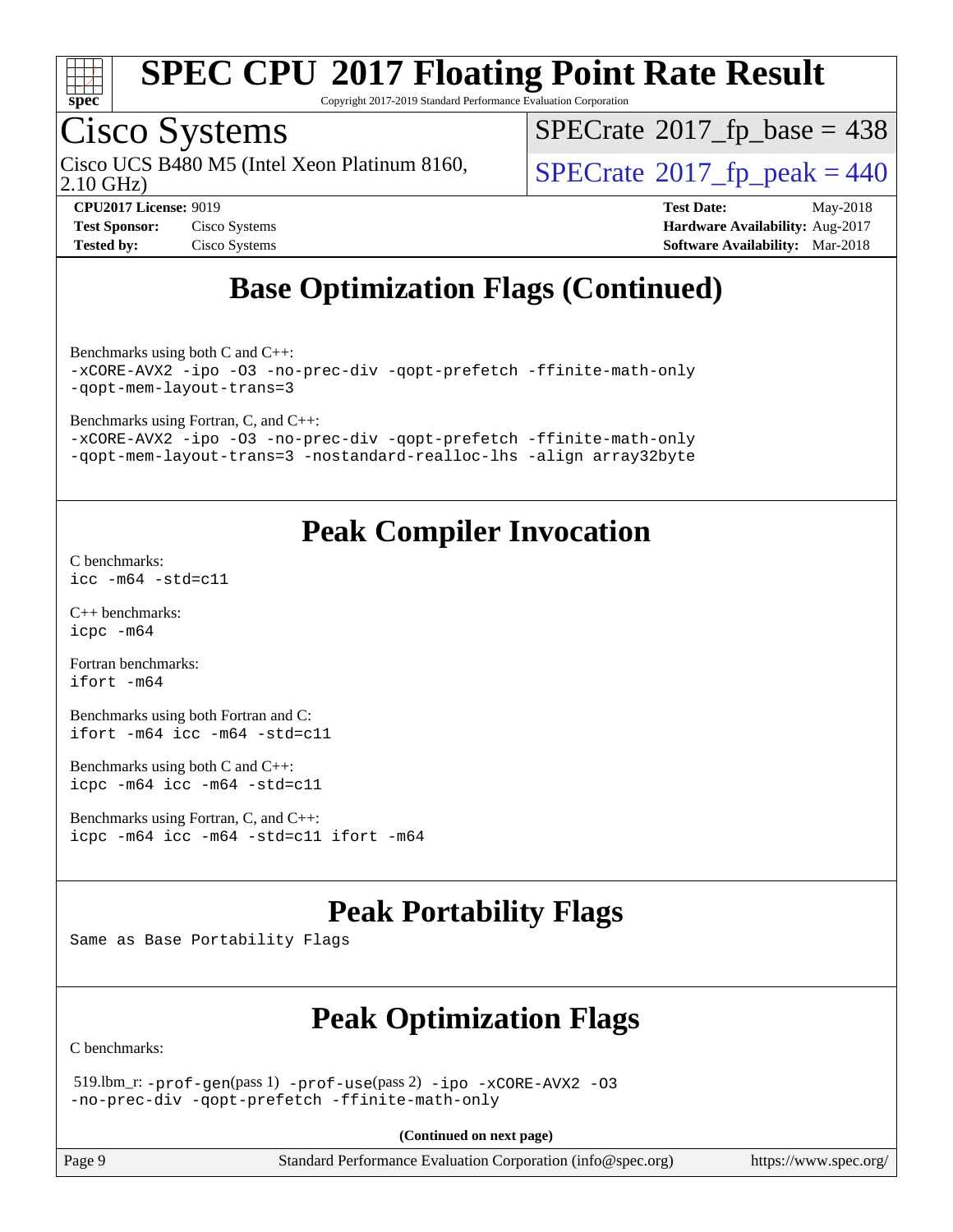

Copyright 2017-2019 Standard Performance Evaluation Corporation

## Cisco Systems

2.10 GHz) Cisco UCS B480 M5 (Intel Xeon Platinum 8160,  $\vert$  [SPECrate](http://www.spec.org/auto/cpu2017/Docs/result-fields.html#SPECrate2017fppeak)®[2017\\_fp\\_peak = 4](http://www.spec.org/auto/cpu2017/Docs/result-fields.html#SPECrate2017fppeak)40

 $SPECTate$ <sup>®</sup>[2017\\_fp\\_base =](http://www.spec.org/auto/cpu2017/Docs/result-fields.html#SPECrate2017fpbase) 438

**[Test Sponsor:](http://www.spec.org/auto/cpu2017/Docs/result-fields.html#TestSponsor)** Cisco Systems **Cisco Systems [Hardware Availability:](http://www.spec.org/auto/cpu2017/Docs/result-fields.html#HardwareAvailability)** Aug-2017 **[Tested by:](http://www.spec.org/auto/cpu2017/Docs/result-fields.html#Testedby)** Cisco Systems **[Software Availability:](http://www.spec.org/auto/cpu2017/Docs/result-fields.html#SoftwareAvailability)** Mar-2018

**[CPU2017 License:](http://www.spec.org/auto/cpu2017/Docs/result-fields.html#CPU2017License)** 9019 **[Test Date:](http://www.spec.org/auto/cpu2017/Docs/result-fields.html#TestDate)** May-2018

## **[Peak Optimization Flags \(Continued\)](http://www.spec.org/auto/cpu2017/Docs/result-fields.html#PeakOptimizationFlags)**

```
 519.lbm_r (continued):
-qopt-mem-layout-trans=3
 538.imagick_r: -xCORE-AVX2 -ipo -O3 -no-prec-div -qopt-prefetch
-ffinite-math-only -qopt-mem-layout-trans=3
 544.nab_r: Same as 519.lbm_r
C++ benchmarks: 
-prof-gen(pass 1) -prof-use(pass 2) -ipo -xCORE-AVX2 -O3
-no-prec-div -qopt-prefetch -ffinite-math-only
-qopt-mem-layout-trans=3
Fortran benchmarks: 
 503.bwaves_r: -xCORE-AVX2 -ipo -O3 -no-prec-div -qopt-prefetch
-ffinite-math-only -qopt-mem-layout-trans=3
-nostandard-realloc-lhs -align array32byte
 549.fotonik3d_r: Same as 503.bwaves_r
 554.roms_r: -prof-gen(pass 1) -prof-use(pass 2) -ipo -xCORE-AVX2 -O3
-no-prec-div -qopt-prefetch -ffinite-math-only
-qopt-mem-layout-trans=3 -nostandard-realloc-lhs
-align array32byte
Benchmarks using both Fortran and C: 
-prof-gen(pass 1) -prof-use(pass 2) -ipo -xCORE-AVX2 -O3
-no-prec-div -qopt-prefetch -ffinite-math-only
-qopt-mem-layout-trans=3 -nostandard-realloc-lhs -align array32byte
Benchmarks using both C and C++: 
-prof-gen(pass 1) -prof-use(pass 2) -ipo -xCORE-AVX2 -O3
-no-prec-div -qopt-prefetch -ffinite-math-only
-qopt-mem-layout-trans=3
Benchmarks using Fortran, C, and C++: 
-prof-gen(pass 1) -prof-use(pass 2) -ipo -xCORE-AVX2 -O3
-no-prec-div -qopt-prefetch -ffinite-math-only
-qopt-mem-layout-trans=3 -nostandard-realloc-lhs -align array32byte
                       The flags files that were used to format this result can be browsed at
 http://www.spec.org/cpu2017/flags/Intel-ic18.0-official-linux64.2018-06-13.html
 http://www.spec.org/cpu2017/flags/Cisco-Platform-Settings-V1.2-revH.html
```